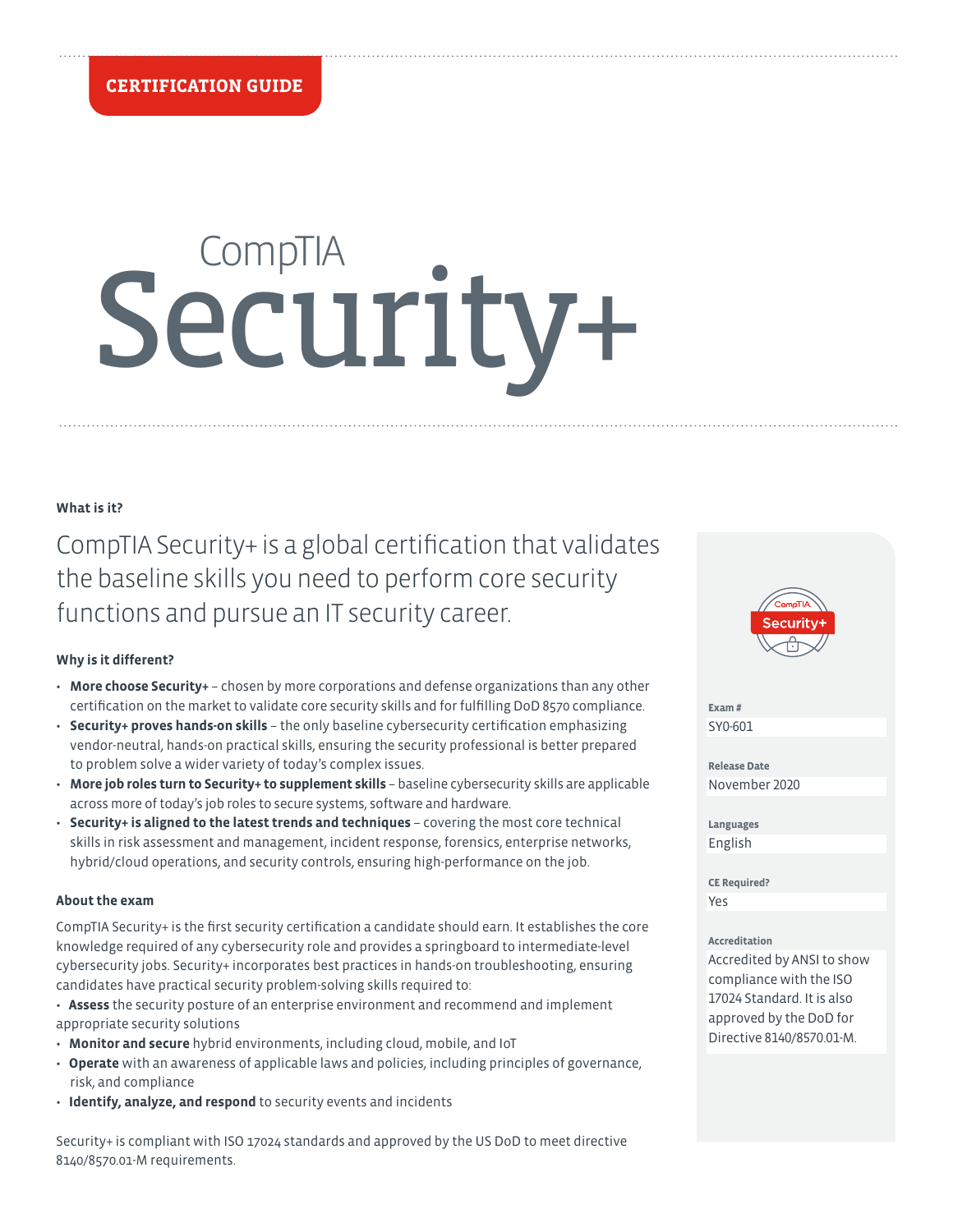# **What's in this Version?**

Cybersecurity attacks continue to grow. Increasingly, more job roles are tasked with baseline security readiness and response to address today's threats. Updates to Security+ reflect skills relevant to these job roles and prepare candidates to be more proactive in preventing the next attack.

# **New updates to the Security+ exam domains:**

- Attacks, Threats and Vulnerabilities Includes updated coverage of the latest threats, attacks, and vulnerabilities, such as IoT device weaknesses, newer DDoS attacks, and social engineering techniques based on current events.
- Architecture and Design Includes coverage of enterprise environments and reliance on the cloud, which is growing quickly as organizations transition to hybrid networks.
- Implementation Has been expanded to focus on administering identity, access management, PKI, basic cryptography, wireless, and end-to-end security.
- Operations and Incident Response Includes organizational security assessment and incident response procedures, such as basic threat detection, risk mitigation techniques, security controls, and basic digital forensics.
- Governance, Risk, and Compliance Expanded to support organizational risk management and compliance to regulations, such as PCI-DSS, SOX, HIPAA, GDPR, FISMA, NIST, and CCPA.

# **CompTIA Certification Pathway**

CompTIA certifications align with the skillsets needed to support and manage cybersecurity. Enter where appropriate for you. Consider your experience and existing certifications or course of study.



**INFRASTRUCTURE PATHWAY**

"When I got out of the Marine Corps, I realized a lot of potential employers require CompTIA Security+. You need more than just job training – you need certifications."

**Michael Bays,** Security+ Certified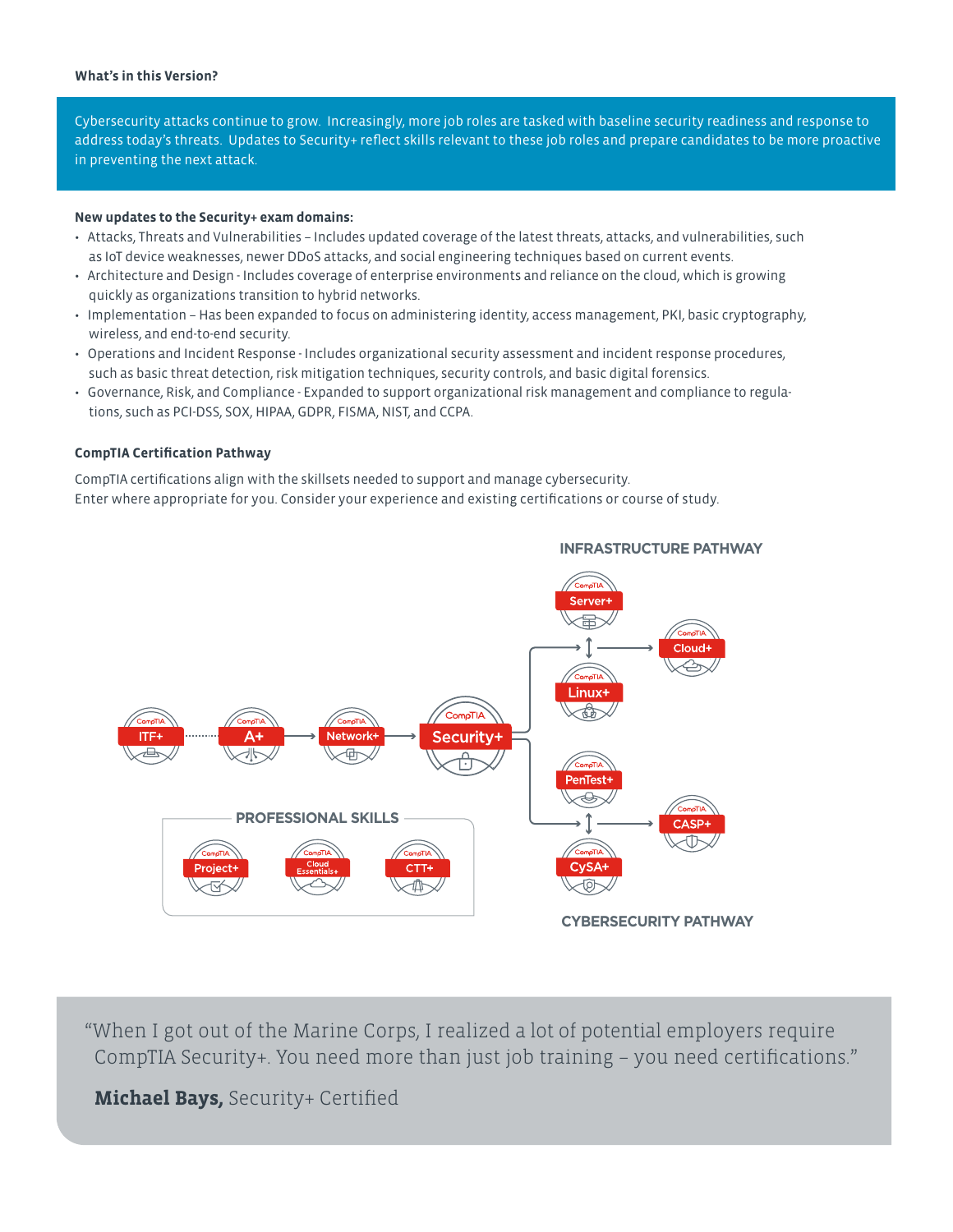# Attacks, Threats and Vulnerabilities 24%

- Compare and contrast different types of social engineering techniques
- Analyze potential indicators to determine the type of attack
- Explain different threat actors, vectors, and intelligence sources
- Explain security concerns associated with various types of vulnerabilities
- Summarize techniques used in security assessments
- Explain techniques used in penetration testing

# Architecture and Design  $21%$

- Explain importance of security concepts in an enterprise environment
- Summarize virtualization and cloud computing concepts, secure application development, deployment, and automation concepts
- Summarize authentication and authorization design concepts and the basics of cryptographic concepts
- Given a scenario, implement cybersecurity resilience
- Explain security implications of embedded and specialized systems and physical security controls

# Implementation 25%

- Given a scenario, implement secure protocols, host or application security solutions, and secure network designs
- Comprehend how to install and configure wireless security settings and how to apply cybersecurity solutions to the cloud
- Given a scenario, implement authentication and authorization solutions and identity and account management controls
- Understand implementing public key infrastructure (PKI)

# Operations and Incident Response 16%

- Given a scenario, use appropriate tool to assess organizational security
- Summarize importance of policies, processes, and procedures for incident response
- Given an incident, utilize appropriate data sources to support investigations
- Given an incident, apply mitigation techniques or controls to secure an environment
- Explain key aspects of digital forensics

# Governance, Risk and Compliance  $14%$

- Compare and contrast various types of controls
- Explain importance of applicable regulations, standards, or frameworks that impact organizational security posture
- Explain importance of policies to organizational security
- Summarize risk management processes and concepts
- Explain privacy and sensitive data concepts in relation to security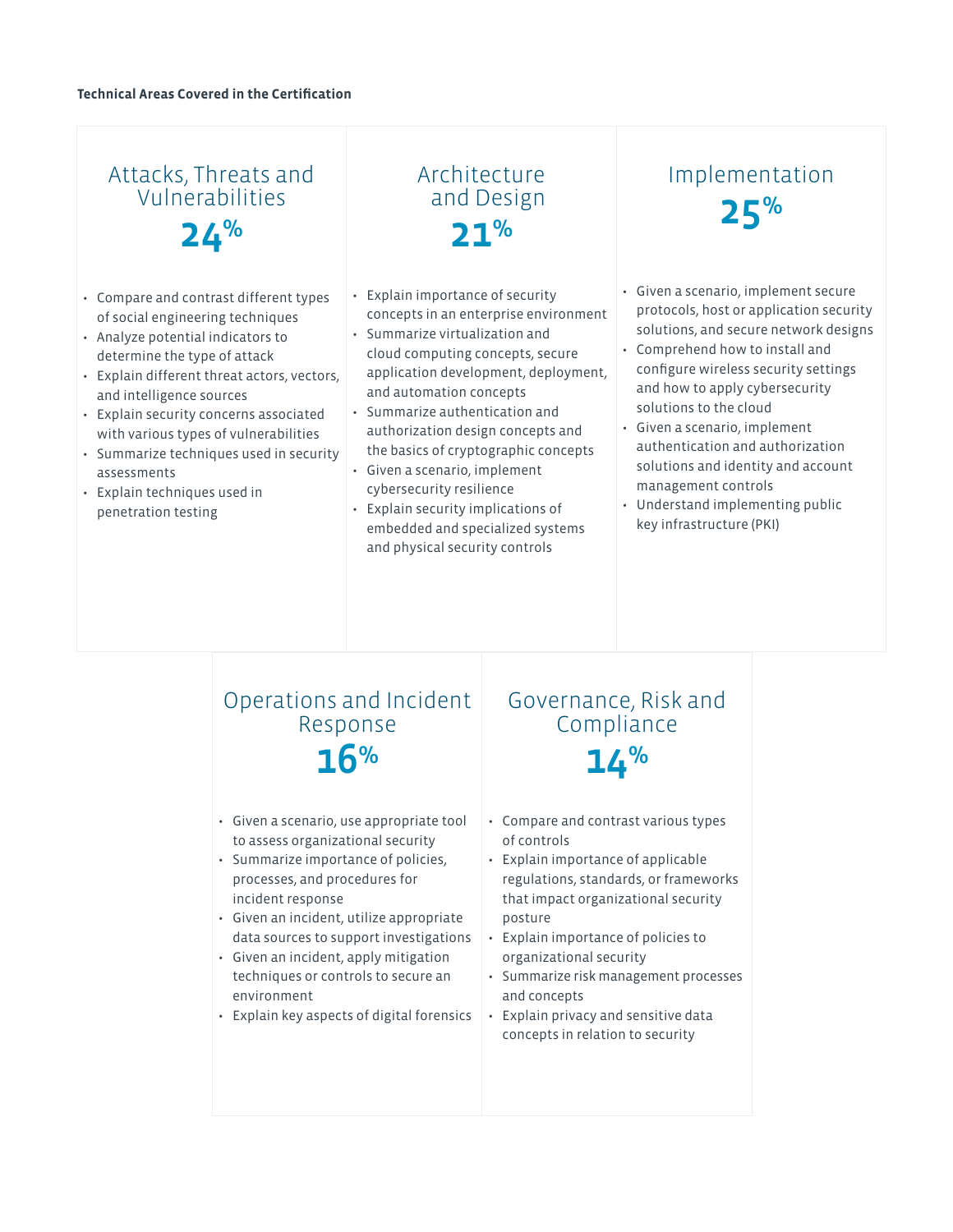### **How does Security+ Compare to Alternatives?**









| <b>Certification</b>                  | Security+                              | (ISC)2 Systems Security<br><b>Certified Practitioner</b><br>(SSCP) | <b>EC-Council Certified</b><br>Ethical Hacker (CEH)                      | <b>GIAC Security Essentials</b><br>(GSEC) |
|---------------------------------------|----------------------------------------|--------------------------------------------------------------------|--------------------------------------------------------------------------|-------------------------------------------|
| Performance-based<br><b>Questions</b> | <b>Yes</b>                             | N <sub>o</sub>                                                     | No.                                                                      | No.                                       |
| <b>Exam Length</b>                    | 1 exam, 90 minutes                     | 1 exam, 180 minutes                                                | 1 exam, 4 hours                                                          | 1 exam, 5 hours                           |
| <b>Experience Level</b>               | Entry-level                            | Entry-level                                                        | Entry-level                                                              | Entry-level                               |
| <b>Prerequisites</b>                  | CompTIA A+ and<br>Network+ recommended | Minimum of one year<br>work experience in one<br>or more domains   | CEH Training, 2 years<br>information security<br>experience, Endorsement | None                                      |

### **Top Security+ Job Roles**

- Security Administrator
- Systems Administrator
- Helpdesk Manager / Analyst
- Security Analyst
- Network / Cloud Engineer
- IT Auditors
- Security Engineer
- IT Project Manager

# **Organizations that have contributed to the development of Security+**

- Target Corp.
- Ricoh
- U.S. Navy Center for Information Dominance
- RxSense
- Johns Hopkins University Applied

Physics Laboratory

- Splunk
- General Dynamics IT (GDIT)
- aeSolutions
- Max Life Insurance
- Southeastern Louisiana University
- Security Officer
- Information Security Manager
- DevOps / Software Developer
- Security Architect

### • Netflix

- SecureWorks
- University of Redlands
- Spire Inc.
- Australian Information Security Association / Deakin University

# **Research and Statistics**

# Security+ is in Demand Certified Salary

In North America, **62%** of IT Professionals have their Security+, the most of any region.1

The average salary for a CompTIA certified holder in North America is \$93,097.

"I needed to establish my career. In this profession, a person who has certifications is more recognized in the market."

**Wanderley Martins** Security+ Certified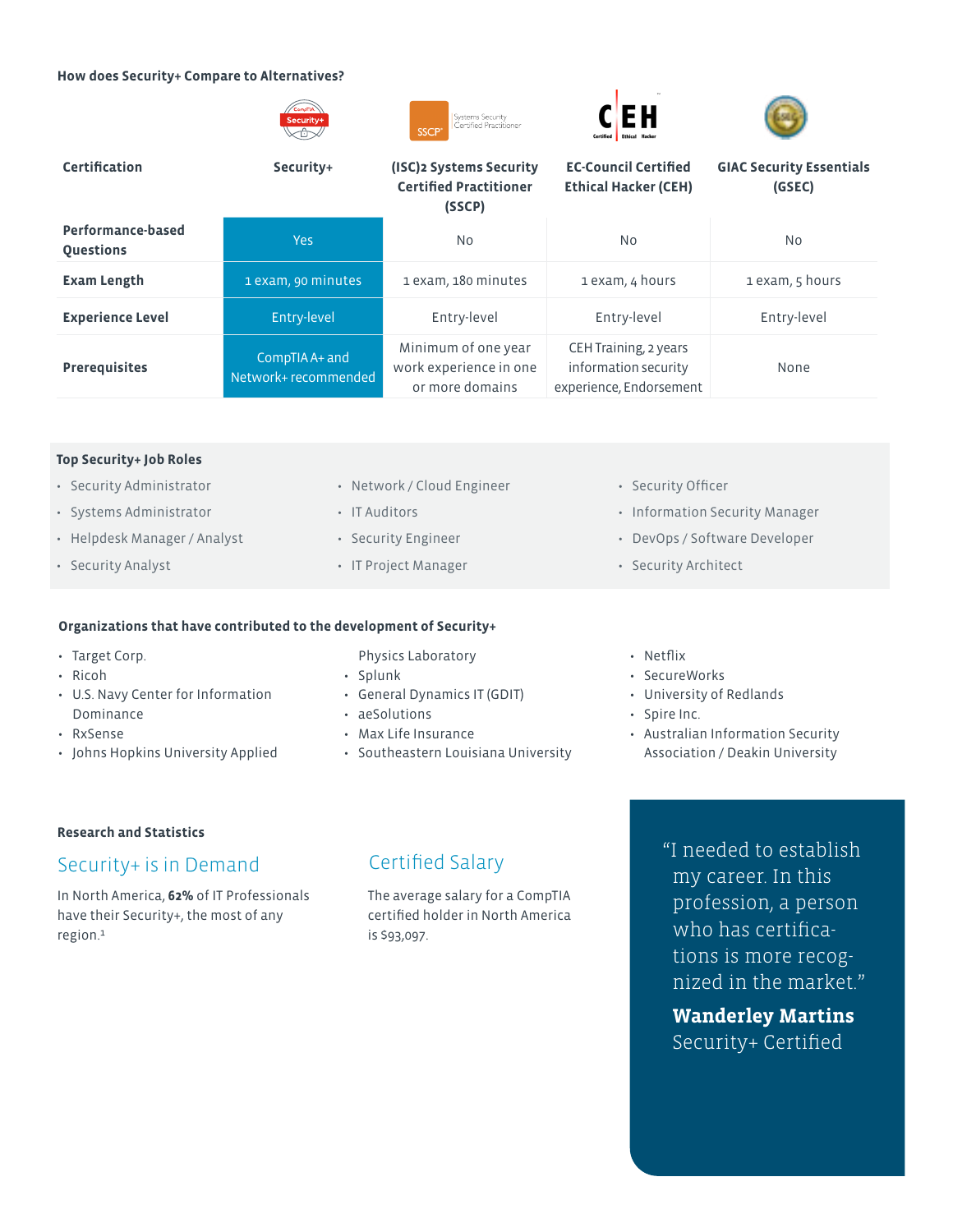# Official CompTIA Content for Security+

# **Learn with CompTIA**

Official CompTIA Content is the only study material exclusively developed by CompTIA for the CompTIA certification candidate; no other content library covers all exam objectives for all certifications. CompTIA learning products have been developed with our Official CompTIA Content to help you prepare for your CompTIA certification exams with confidence. Learners now have everything they need to learn the material and ensure they are prepared for the exam and their career.



# Instructor Guides

Designed to make implementation easy. Includes course setup, delivery tips, presentation planners, facilitator notes and discussion problems.



# Videos

Brief animated videos integrated within the course material extend and enhance classroom learning.



# Study Guides

The core learning material, available both in interactive online or in downloadable PDF versions.



# Labs

Provide hands-on practice activities Integrated with the Student guides that can be set up on classroom hardware or executed through the Learn on Demand platform.



# Assessments

Course material includes questions that help learners assess their master of the content.



Downloadable files, links and checklists provide further resources for instructors to enhance the classroom experience.

# Online Learning with CompTIA

*Whether you are just starting to prepare and need comprehensive training with CertMaster Learn, want to apply your knowledge hands-on with CompTIA Labs, need a final review with CertMaster Practice, or need to renew your certification upon expiration with CertMaster CE, CompTIA's online training tools have you covered.*



# **CertMaster Learn**

**Comprehensive Self-Paced Learning** CompTIA CertMaster Learn is comprehensive eLearning that prepares learners for their CompTIA Certification exam and for a career in IT.



# **CompTIA Labs Learn By Doing**

CompTIA Labs give you the ability to apply knowledge learned from the course material and solve problems for a wide range of technologies in a safe environment using just your browser.



# **CertMaster Practice**

**Reinforce Knowledge** CertMaster Practice is an online knowledge assessment and certification training companion tool.



# **CertMaster CE Certification Renewal**

CompTIA CertMaster CE is a self-paced online course that provides an efficient way to renew a CompTIA certification automatically.